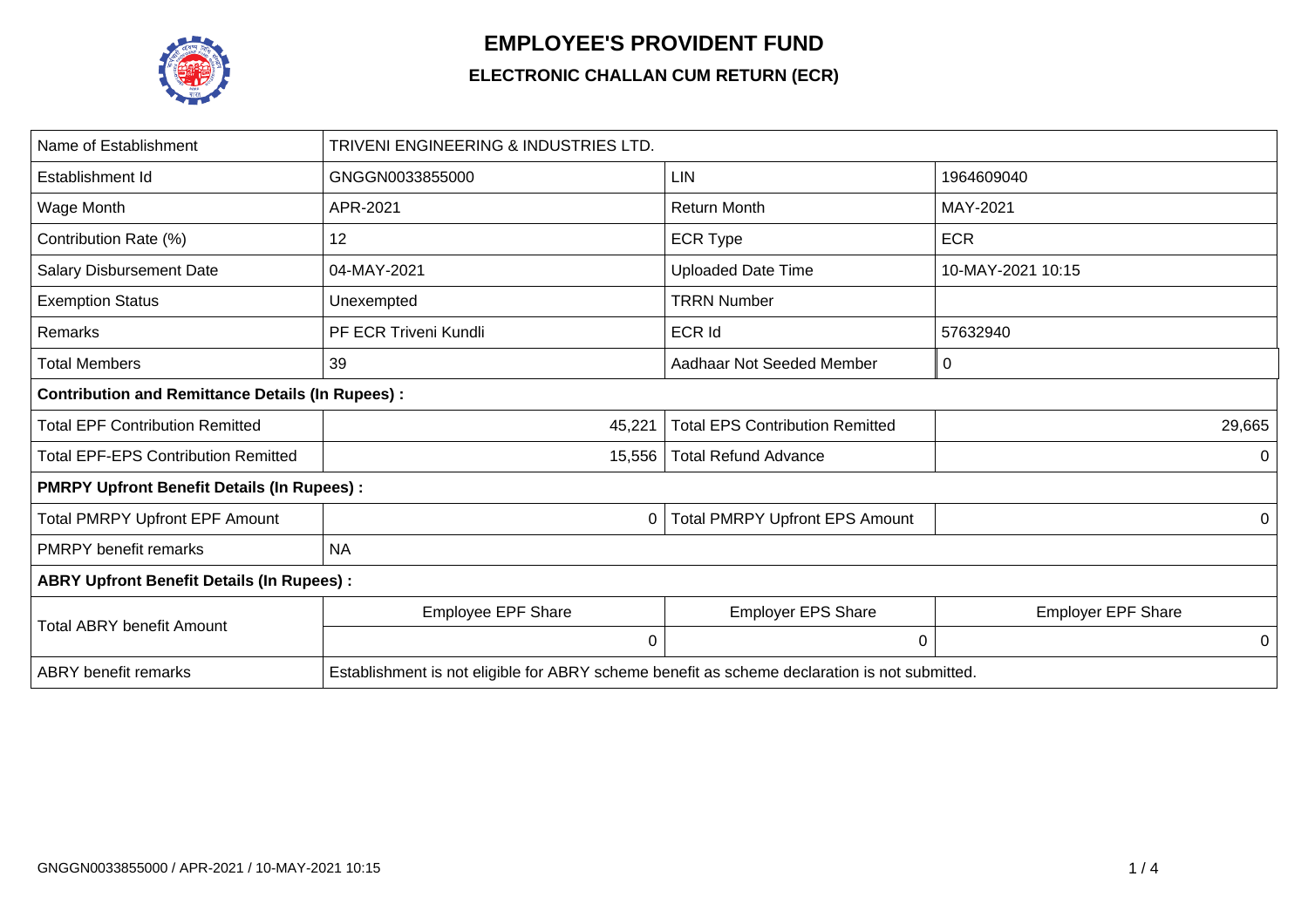## Member Details :-

|                 |              | Name as per                                   |                                               | Wages  |            |            | <b>Contribution Remitted</b> |           |            |     |                    | <b>PMRPY / ABRY Benefit</b> |                                |                       | <b>Posting</b>  |                                  |
|-----------------|--------------|-----------------------------------------------|-----------------------------------------------|--------|------------|------------|------------------------------|-----------|------------|-----|--------------------|-----------------------------|--------------------------------|-----------------------|-----------------|----------------------------------|
| SI. No.         | <b>UAN</b>   | <b>ECR</b>                                    | <b>UAN</b><br><b>Repository</b>               | Gross  | <b>EPF</b> | <b>EPS</b> | <b>EDLI</b>                  | <b>EE</b> | <b>EPS</b> | ER  | <b>NCP</b><br>Days | <b>Refunds</b>              | <b>Pension</b><br><b>Share</b> | ER PF<br><b>Share</b> | <b>EE Share</b> | <b>Location of</b><br>the member |
| $\overline{1}$  | 101487956680 | <b>ABDUL MALEK</b>                            | <b>ABDUL</b><br><b>MALEK</b>                  | 8,541  | 8,541      | 8,541      | 8,541                        | 1,025     | 711        | 314 | 12                 | $\mathbf 0$                 |                                |                       |                 | N.A.                             |
| $\overline{2}$  | 101487956698 | <b>ABU SUFIAN</b>                             | <b>ABU SUFIAN</b>                             | 9,855  | 9,855      | 9,855      | 9,855                        | 1,183     | 821        | 362 | 10                 | $\mathbf 0$                 |                                |                       |                 | N.A.                             |
| 3               | 101213091940 | <b>ANIL KUMAR</b><br><b>CHANDRAVANS</b><br>HI | <b>ANIL KUMAR</b><br>CHANDRAVA<br><b>NSHI</b> | 16,425 | 16,425     | 15,000     | 15,000                       | 1,971     | 1,250      | 721 | $\mathsf{O}$       | $\mathbf 0$                 |                                |                       |                 | N.A.                             |
| $\overline{4}$  | 101656227514 | <b>ASHOK</b>                                  | <b>ASHOK</b>                                  | 7,152  | 7,152      | 7,152      | 7,152                        | 858       | 596        | 262 | 13                 | $\mathbf 0$                 |                                |                       |                 | N.A.                             |
| $5\overline{)}$ | 101656227567 | <b>ASHOK</b><br><b>MANDAL</b>                 | <b>ASHOK</b><br><b>MANDAL</b>                 | 6,556  | 6,556      | 6,556      | 6,556                        | 787       | 546        | 241 | 14                 | $\mathbf 0$                 |                                |                       |                 | N.A.                             |
| 6               | 101319715144 | <b>ASHWANI</b><br><b>MANDAL</b>               | <b>ASHWANI</b><br><b>MONDAL</b>               | 10,132 | 10,132     | 10,132     | 10,132                       | 1,216     | 844        | 372 | 8                  | $\mathbf 0$                 |                                |                       |                 | N.A                              |
| $\overline{7}$  | 101397155374 | <b>BHAJAHARI DA</b>                           | <b>BHAJAHARI</b><br><b>DAS</b>                | 7,152  | 7,152      | 7,152      | 7,152                        | 858       | 596        | 262 | 13                 | $\mathbf 0$                 |                                |                       |                 | N.A.                             |
| 8               | 101495427313 | <b>DEEPAK</b>                                 | <b>DEEPAK</b>                                 | 14,900 | 14,900     | 14,900     | 14,900                       | 1,788     | 1,241      | 547 | $\mathbf 0$        | $\mathbf 0$                 |                                |                       |                 | N.A.                             |
| 9               | 101188247826 | <b>FATIK SEKH</b>                             | <b>FATIK SEKH</b>                             | 9,855  | 9,855      | 9,855      | 9,855                        | 1,183     | 821        | 362 | 10                 | $\mathbf 0$                 |                                |                       |                 | N.A.                             |
| 10              | 101656227607 | <b>GORAKH</b><br><b>PRAJAPATI</b>             | <b>GORAKH</b><br>PRAJAPATI                    | 8,344  | 8,344      | 8,344      | 8,344                        | 1,001     | 695        | 306 | 11                 | $\mathbf 0$                 |                                |                       |                 | N.A.                             |
| 11              | 101656227579 | <b>HARI SAH</b>                               | <b>HARI SAH</b>                               | 7,748  | 7,748      | 7,748      | 7,748                        | 930       | 645        | 285 | 12                 | $\mathbf 0$                 |                                |                       |                 | N.A.                             |
| 12              | 101188247890 | <b>HAZRAT ALI</b>                             | <b>HAZRAT ALI</b>                             | 7,152  | 7,152      | 7,152      | 7,152                        | 858       | 596        | 262 | 13                 | $\mathbf 0$                 |                                |                       |                 | N.A.                             |
| 13              | 101487956605 | <b>HURMAT SK</b>                              | <b>HURMAT SK</b>                              | 5,960  | 5,960      | 5,960      | 5,960                        | 715       | 496        | 219 | 15                 | $\mathbf 0$                 |                                |                       |                 | N.A.                             |
| 14              | 101656227546 | <b>KAMALA</b><br><b>SHANKAR</b><br>YADAV      | <b>KAMALA</b><br><b>SHANKAR</b><br>YADAV      | 8,344  | 8,344      | 8,344      | 8,344                        | 1,001     | 695        | 306 | 11                 | $\mathbf 0$                 |                                |                       |                 | N.A.                             |
| 15              | 101207336347 | <b>KRISHANPAL</b>                             | <b>KRISHNA PAL</b>                            | 14,900 | 14,900     | 14,900     | 14,900                       | 1,788     | 1,241      | 547 | $\mathsf{O}$       | $\mathbf 0$                 |                                |                       |                 | N.A.                             |
| 16              | 101656227598 | <b>MAINUL SEKH</b>                            | <b>MAINUL SK</b>                              | 7,748  | 7,748      | 7,748      | 7,748                        | 930       | 645        | 285 | 12                 | $\mathbf 0$                 |                                |                       |                 | N.A.                             |
| 17              | 101487956646 | <b>MANOJ</b><br><b>CHAURASIA</b>              | <b>MANOJ</b><br><b>CHAURASIA</b>              | 14,900 | 14,900     | 14,900     | 14,900                       | 1,788     | 1,241      | 547 | $\mathbf 0$        | $\mathbf 0$                 |                                |                       |                 | N.A.                             |
| 18              | 101350010514 | <b>MAYANK</b><br><b>VERMA</b>                 | <b>MAYANK</b><br><b>VERMA</b>                 | 16,425 | 16,425     | 15,000     | 15,000                       | 1,971     | 1,250      | 721 | $\mathbf 0$        | $\mathbf 0$                 |                                |                       |                 | N.A.                             |
| 19              | 101195656668 | MD<br>MANIRUJJAMA                             | <b>MD</b><br>MANIRUJJAM<br>AN                 | 7,748  | 7,748      | 7,748      | 7,748                        | 930       | 645        | 285 | 12                 | $\mathbf 0$                 |                                |                       |                 | N.A.                             |
| 20              | 101656227505 | SAMIUL SEKH                                   | <b>MD SAMIUL</b><br><b>SEKH</b>               | 9,536  | 9,536      | 9,536      | 9,536                        | 1,144     | 794        | 350 | 9                  | $\mathbf 0$                 |                                |                       |                 | N.A.                             |
| 21              | 101155583178 | <b>MEHERU</b>                                 | <b>MEHERU</b>                                 | 7,152  | 7,152      | 7,152      | 7,152                        | 858       | 596        | 262 | 13                 | $\mathbf 0$                 |                                |                       |                 | N.A.                             |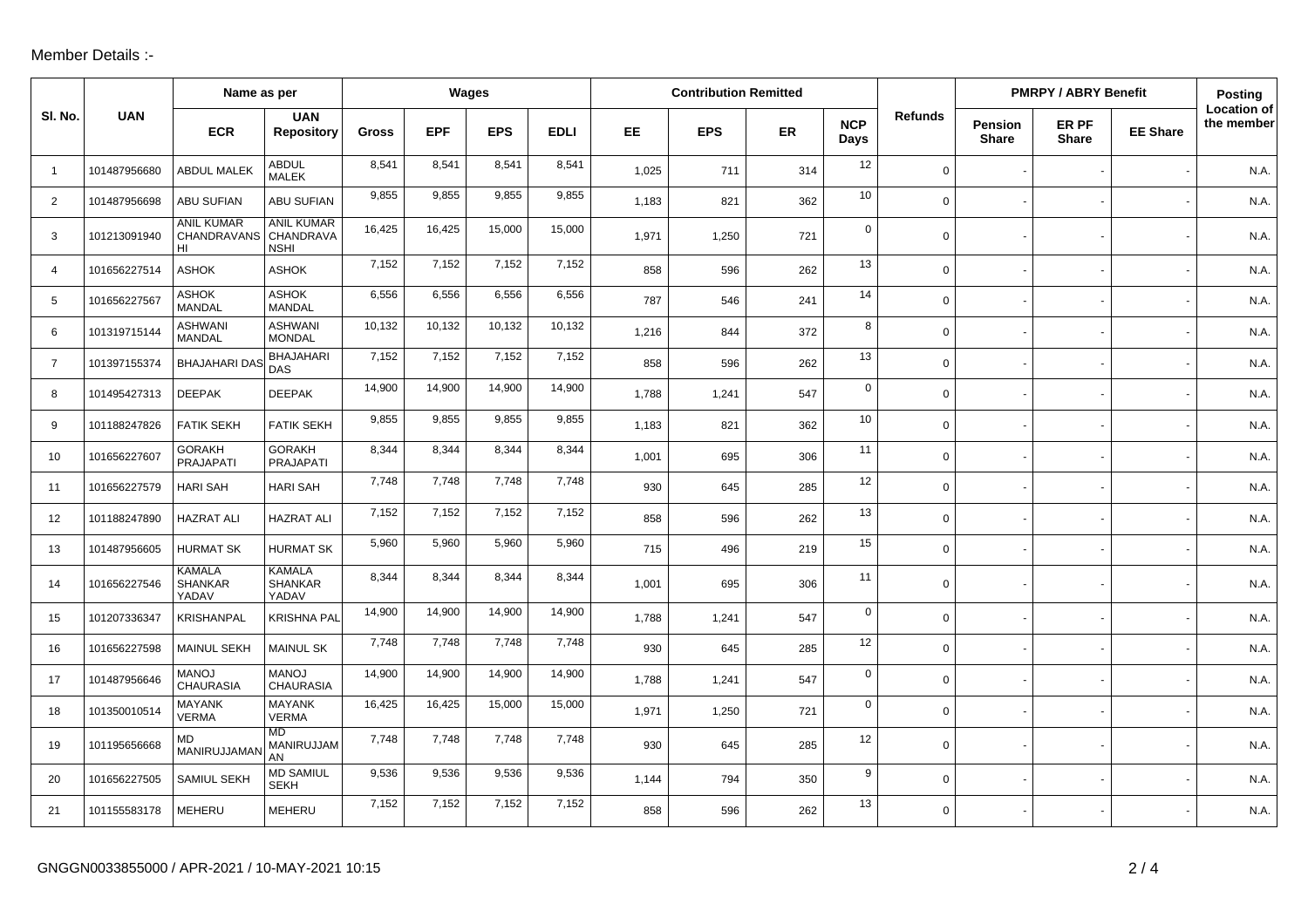|         |              |                                                    | Name as per                                        |              | Wages      |            |             | <b>Contribution Remitted</b> |             |       |                    |                | <b>PMRPY / ABRY Benefit</b>    |                       |                 | Posting                   |
|---------|--------------|----------------------------------------------------|----------------------------------------------------|--------------|------------|------------|-------------|------------------------------|-------------|-------|--------------------|----------------|--------------------------------|-----------------------|-----------------|---------------------------|
| SI. No. | <b>UAN</b>   | <b>ECR</b>                                         | <b>UAN</b><br><b>Repository</b>                    | <b>Gross</b> | <b>EPF</b> | <b>EPS</b> | <b>EDLI</b> | EE.                          | <b>EPS</b>  | ER    | <b>NCP</b><br>Days | <b>Refunds</b> | <b>Pension</b><br><b>Share</b> | ER PF<br><b>Share</b> | <b>EE Share</b> | Location of<br>the member |
| 22      | 101656227522 | <b>MUNTU SEKH</b>                                  | MUNTU SEKH                                         | 7,152        | 7,152      | 7,152      | 7,152       | 858                          | 596         | 262   | 13                 | $\Omega$       |                                |                       |                 | N.A.                      |
| 23      | 101579170515 | <b>NURUL</b>                                       | <b>NURUL</b>                                       | 6,556        | 6,556      | 6,556      | 6,556       | 787                          | 546         | 241   | 14                 | $\Omega$       |                                |                       |                 | N.A.                      |
| 24      | 101315587217 | PANKAJ KUMAR                                       | PANKAJ<br><b>KUMAR</b>                             | 16,425       | 16,425     | 15,000     | 15,000      | 1,971                        | 1,250       | 721   | $\mathbf 0$        | $\Omega$       |                                |                       |                 | N.A.                      |
| 25      | 101656227551 | PRATAP KUMAF                                       | <b>PRATAP</b><br><b>KUMAR</b>                      | 8,344        | 8,344      | 8,344      | 8,344       | 1,001                        | 695         | 306   | 11                 | $\Omega$       |                                |                       |                 | N.A.                      |
| 26      | 101656227533 | <b>PREM KUMAR</b><br><b>MANDAL</b>                 | PREM<br><b>KUMAR</b><br>MANDAL                     | 8,344        | 8,344      | 8,344      | 8,344       | 1,001                        | 695         | 306   | 11                 | $\Omega$       |                                |                       |                 | N.A.                      |
| 27      | 101195656647 | RAJU SK                                            | <b>RAJU SK</b>                                     | 6,556        | 6,556      | 6,556      | 6,556       | 787                          | 546         | 241   | 14                 | $\Omega$       |                                |                       |                 | N.A.                      |
| 28      | 101397155388 | <b>RAKESH</b><br><b>KUMAR BHOLA</b>                | <b>RAKESH</b><br><b>KUMAR</b><br><b>BHOLA</b>      | 6,556        | 6,556      | 6,556      | 6,556       | 787                          | 546         | 241   | 14                 | $\Omega$       |                                |                       |                 | N.A.                      |
| 29      | 101397155238 | RANAJIT JANA                                       | <b>RANAJIT</b><br><b>JANA</b>                      | 7,152        | 7,152      | 7,152      | 7,152       | 858                          | 596         | 262   | 13                 | $\Omega$       |                                |                       |                 | N.A.                      |
| 30      | 101387748592 | SHAMBHU<br>PRASAD                                  | <b>SAMBHU</b><br><b>PARSAD</b>                     | 14,900       | 14,900     | 14,900     | 14,900      | 1.788                        | 1,241       | 547   | $\mathbf 0$        | $\Omega$       |                                |                       |                 | N.A.                      |
| 31      | 101656227580 | <b>SANDEEP</b><br><b>KUMAR</b><br><b>PRAJAPATI</b> | <b>SANDEEP</b><br><b>KUMAR</b><br><b>PRAJAPATI</b> | 7,748        | 7,748      | 7,748      | 7,748       | 930                          | 645         | 285   | 12                 | $\Omega$       |                                |                       |                 | N.A.                      |
| 32      | 101487956614 | <b>SANGAM SING</b>                                 | SANGAM<br><b>SINGH</b>                             | 14,900       | 14,900     | 14,900     | 14,900      | 1.788                        | 1,241       | 547   | $\mathbf 0$        | $\Omega$       |                                |                       |                 | N.A.                      |
| 33      | 101195656584 | <b>SANU SEKH</b>                                   | <b>SANU SEKH</b>                                   | 9,855        | 9,855      | 9,855      | 9,855       | 1.183                        | 821         | 362   | 10                 | $\Omega$       |                                |                       |                 | N.A.                      |
| 34      | 101196274471 | <b>SEKH TANU</b>                                   | <b>SEKH TANU</b>                                   | 8,541        | 8,541      | 8,541      | 8,541       | 1,025                        | 711         | 314   | 12                 | $\Omega$       |                                |                       |                 | N.A.                      |
| 35      | 101487956622 | <b>SENTU SEKH</b>                                  | <b>SENTU SEKH</b>                                  | 7,152        | 7,152      | 7,152      | 7,152       | 858                          | 596         | 262   | 13                 | $\Omega$       |                                |                       |                 | N.A.                      |
| 36      | 101175946347 | SHUVANKAR<br><b>NAYAK</b>                          | SHUVANKAR<br><b>NAYAK</b>                          | 10,000       | 10,000     | 10,000     | 10,000      | 1,200                        | 833         | 367   | $\mathbf 0$        | $\Omega$       |                                |                       |                 | N.A.                      |
| 37      | 101204489012 | <b>SUDHISH SAH</b>                                 | <b>SUDHISH</b><br>SAH                              | 6,556        | 6,556      | 6,556      | 6,556       | 787                          | 546         | 241   | 14                 | $\Omega$       |                                |                       |                 | N.A.                      |
| 38      | 101482441983 | <b>SWAPAN DOLA</b>                                 | <b>SWAPAN</b><br><b>DOLAI</b>                      | 7,152        | 7,152      | 7,152      | 7,152       | 858                          | 596         | 262   | 13                 | $\Omega$       |                                |                       |                 | N.A.                      |
| 39      | 101545934188 | <b>UPENDRA</b><br><b>CHANDRA</b><br><b>VANSHI</b>  | <b>UPENDRA</b><br><b>CHANDRA</b><br><b>VANSHI</b>  | 16,425       | 16,425     | $\Omega$   | 15,000      | 1,971                        | $\mathbf 0$ | 1,971 | $\mathbf 0$        | $\Omega$       |                                |                       |                 | N.A.                      |